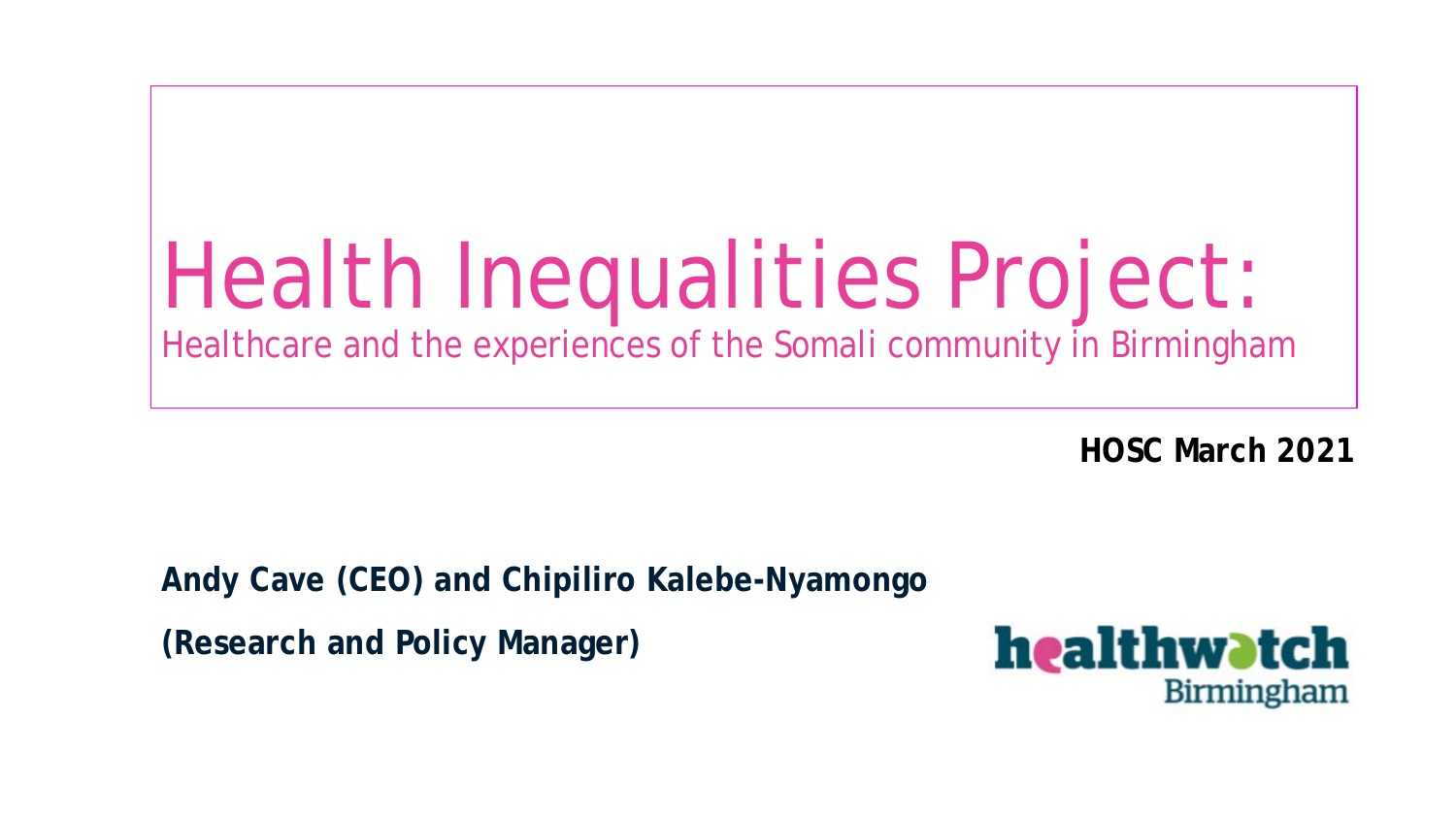# Motivation behind the project

The remit of Healthwatch Birmingham

- $\triangleright$ The causes of health inequalities are varied HW is well placed to help address variations in the availability and quality of services that unfairly affect particular groups of people.
- $\triangleright$ We can therefore raise awareness of these variations and which groups they are affecting with commissioners and providers.

**Unequal impact of Covid-19** on Black, Asian and Minority Ethnic groups – which might be explained by social and economic inequalities, racism, discrimination, stigma, occupational risks and prevalence of conditions.

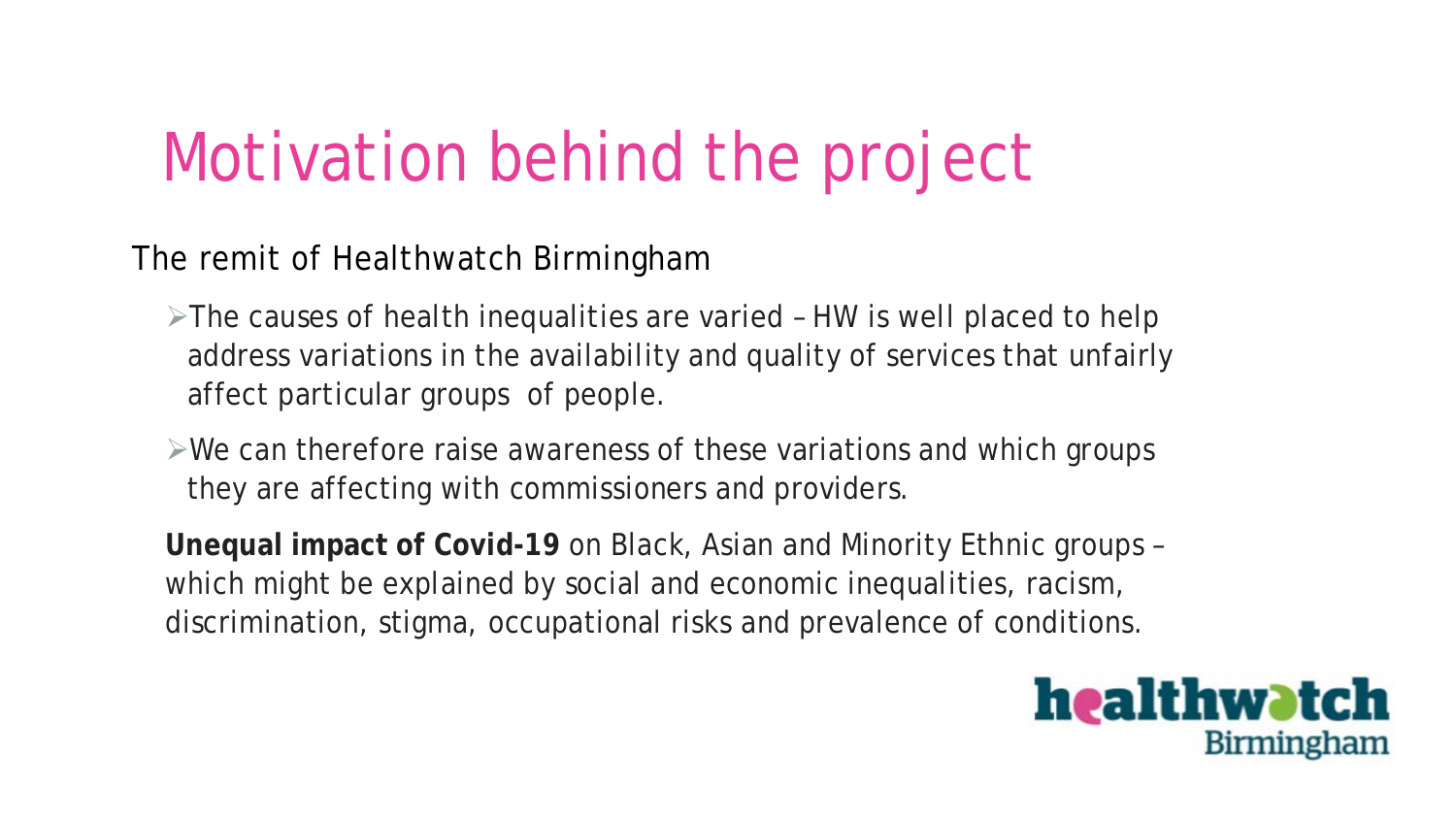### Research Question

What were/are the key issues for Somali communities of health and social care services in Birmingham (including during the lockdown into the recovery phase of services)?

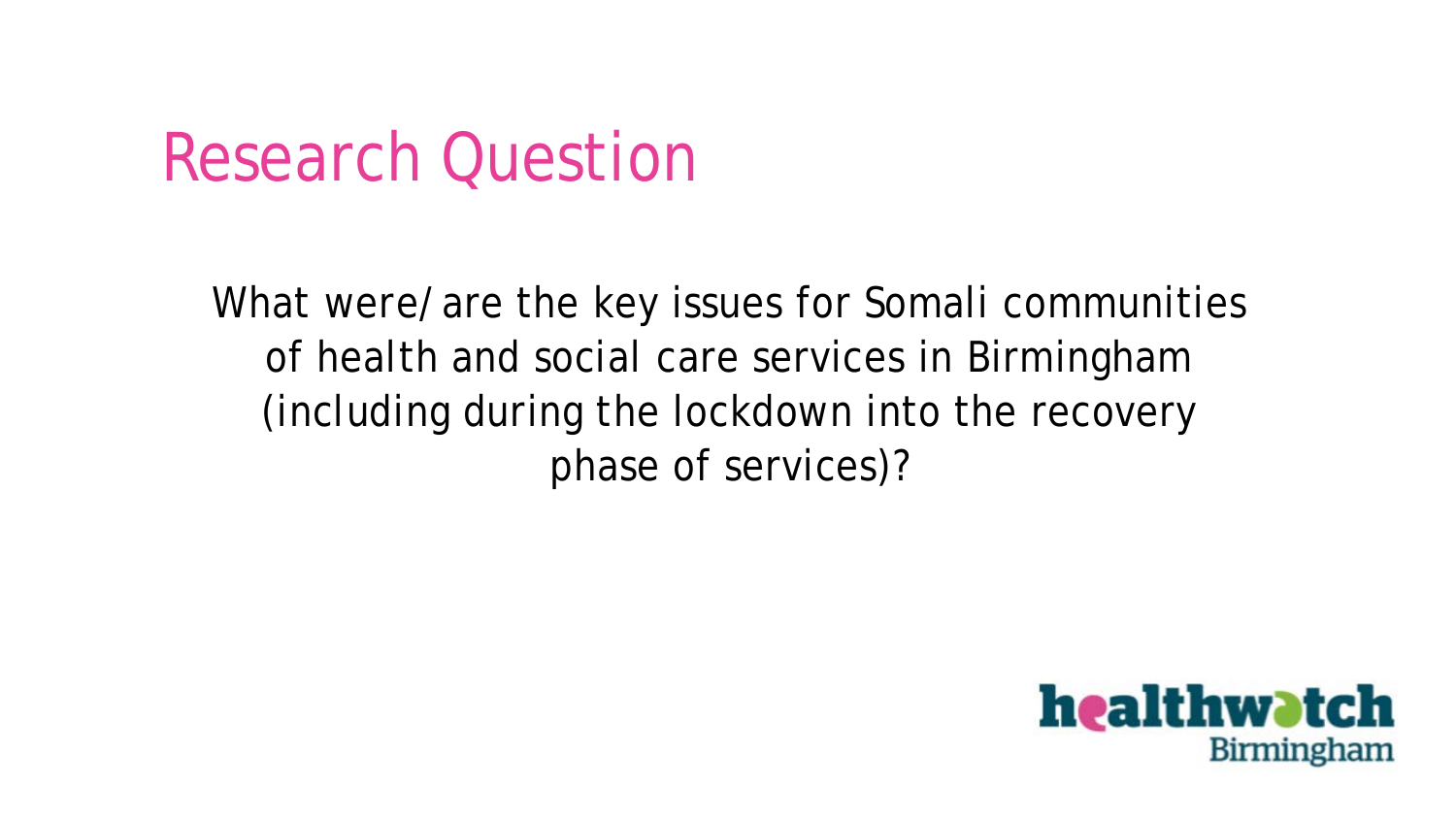#### Sub-research questions

- What are the challenges and barriers that impact on Somali community's experience of health and social care services?
- What impact have changes to how services are delivered during the covid-19 pandemic had on Somali communities' experiences of health and social care services in Birmingham?
- What challenges and barriers to information, support and engagement with health and social care services do people from Somali communities face?
- What would improve Somali communities' experiences of health and social care services in Birmingham?
- What would improve Somali communities' experience of accessing information, support and engagement with health and social care services?

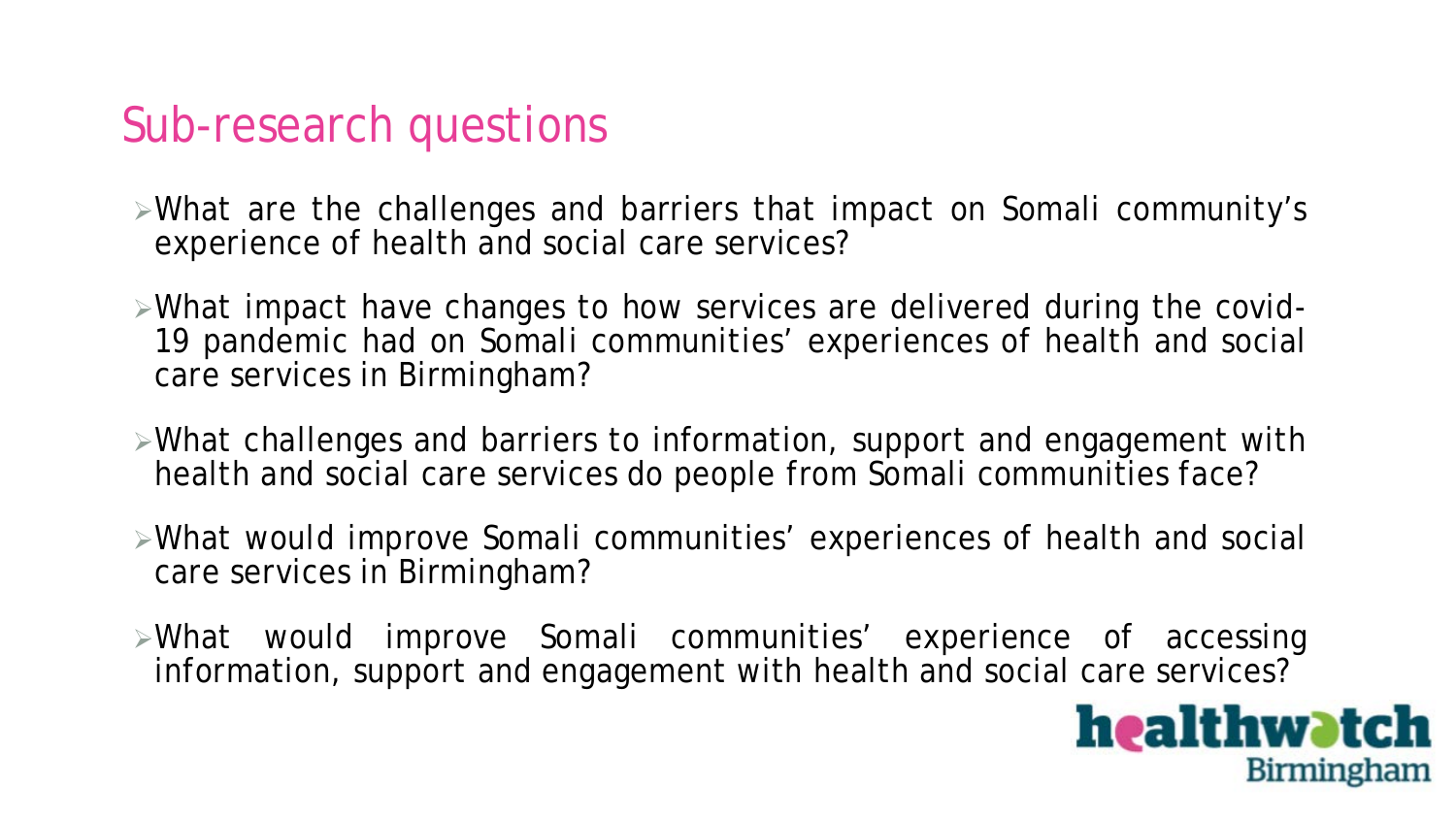### Why the Somali Community?

Somalis in Birmingham represent a newly emergent community, which has grown dramatically in size over the past 5-6 years – from about 819 in the 2001 census to about 7000+ in the 2011 census. Currently estimates settle at around 40,000.

- Most of the Somali community live in the most deprived wards of Birmingham – interviews demonstrate
- >How ethnic groups are grouped together, assumptions made about them VS how they identify themselves – migration patterns show that not all Somali's have come to the UK as refugees but via other EU citizens

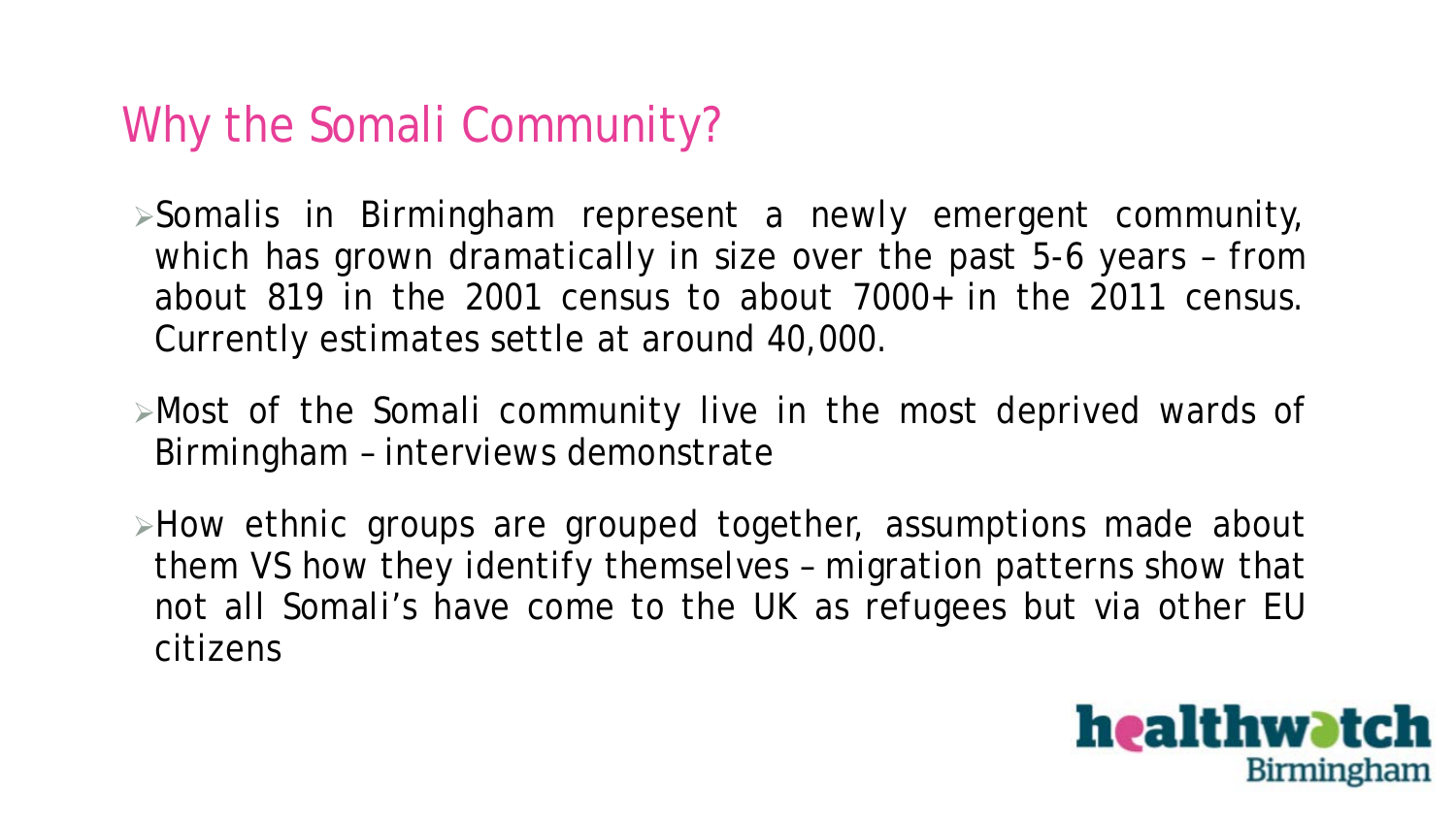### Why the Somali Community?



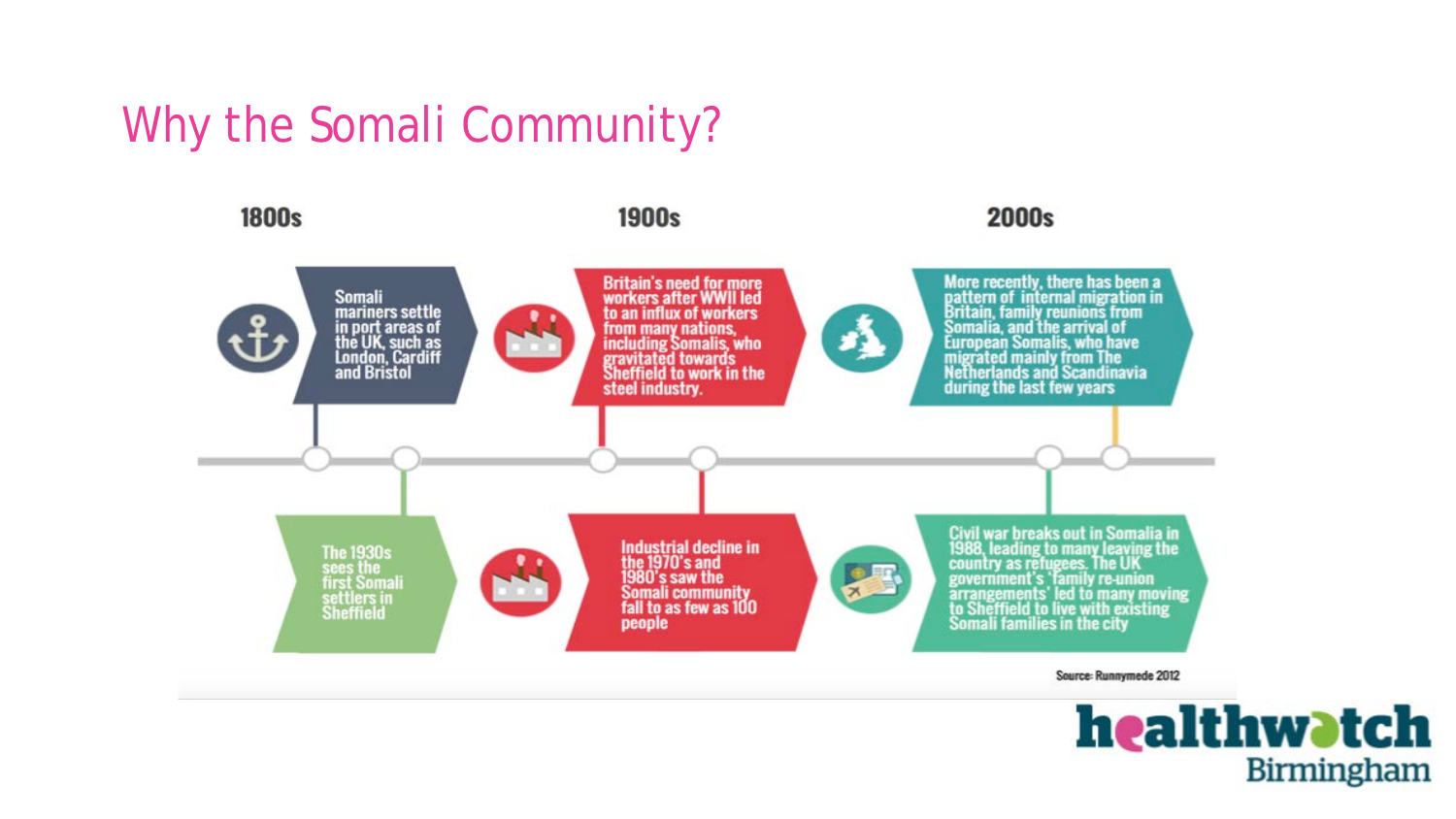





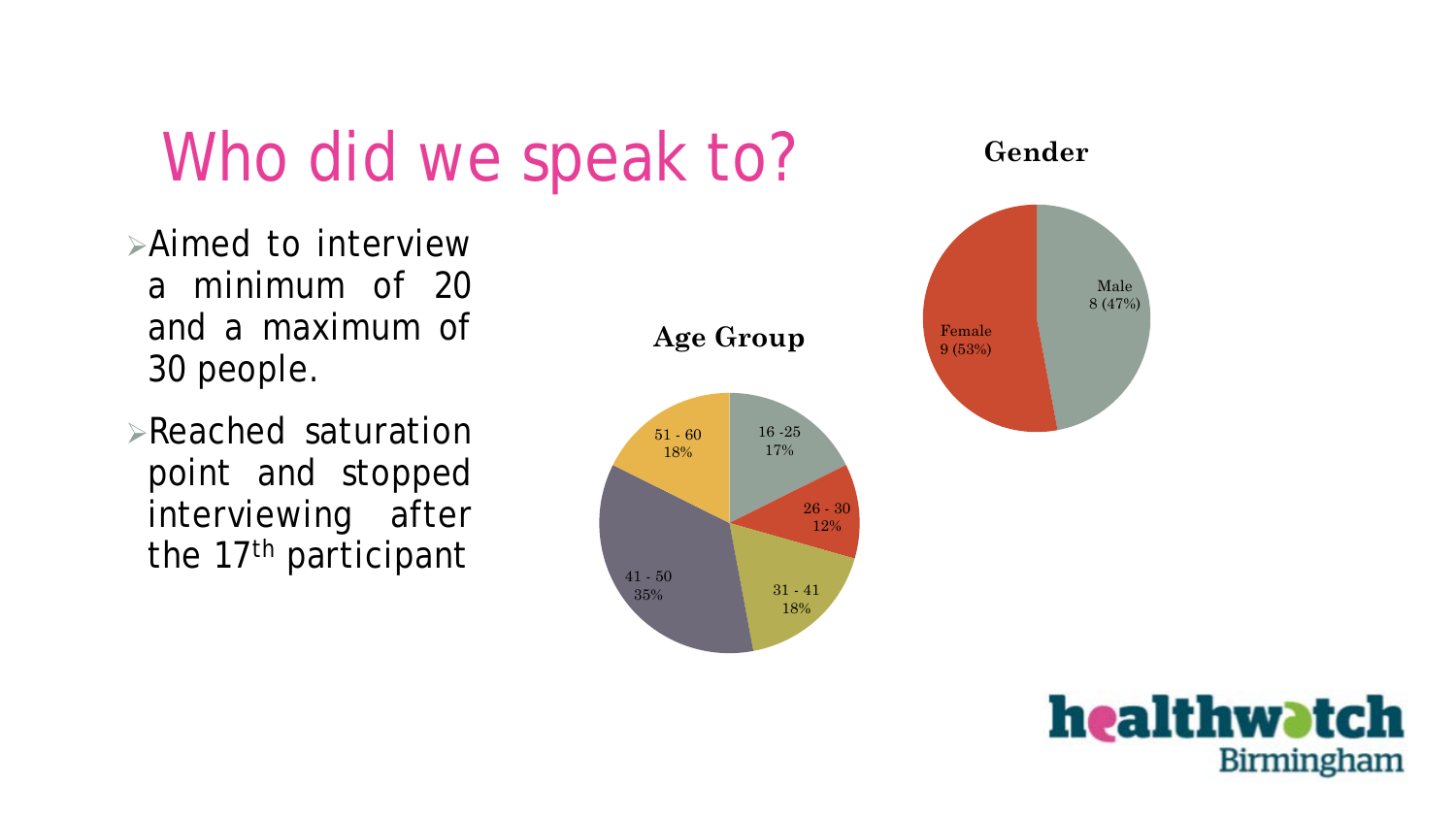# Accessing study participants

- $\triangleright$ Identified organisations and individuals working with Somali communities
- Collaborating with Ashiana Community Project
	- **Have provided us with a list of 18 individuals and their contact details**
- $\triangleright$ Individual contacts personal, volunteers and key community leaders (Birmingham Health Champions)

Snowballing

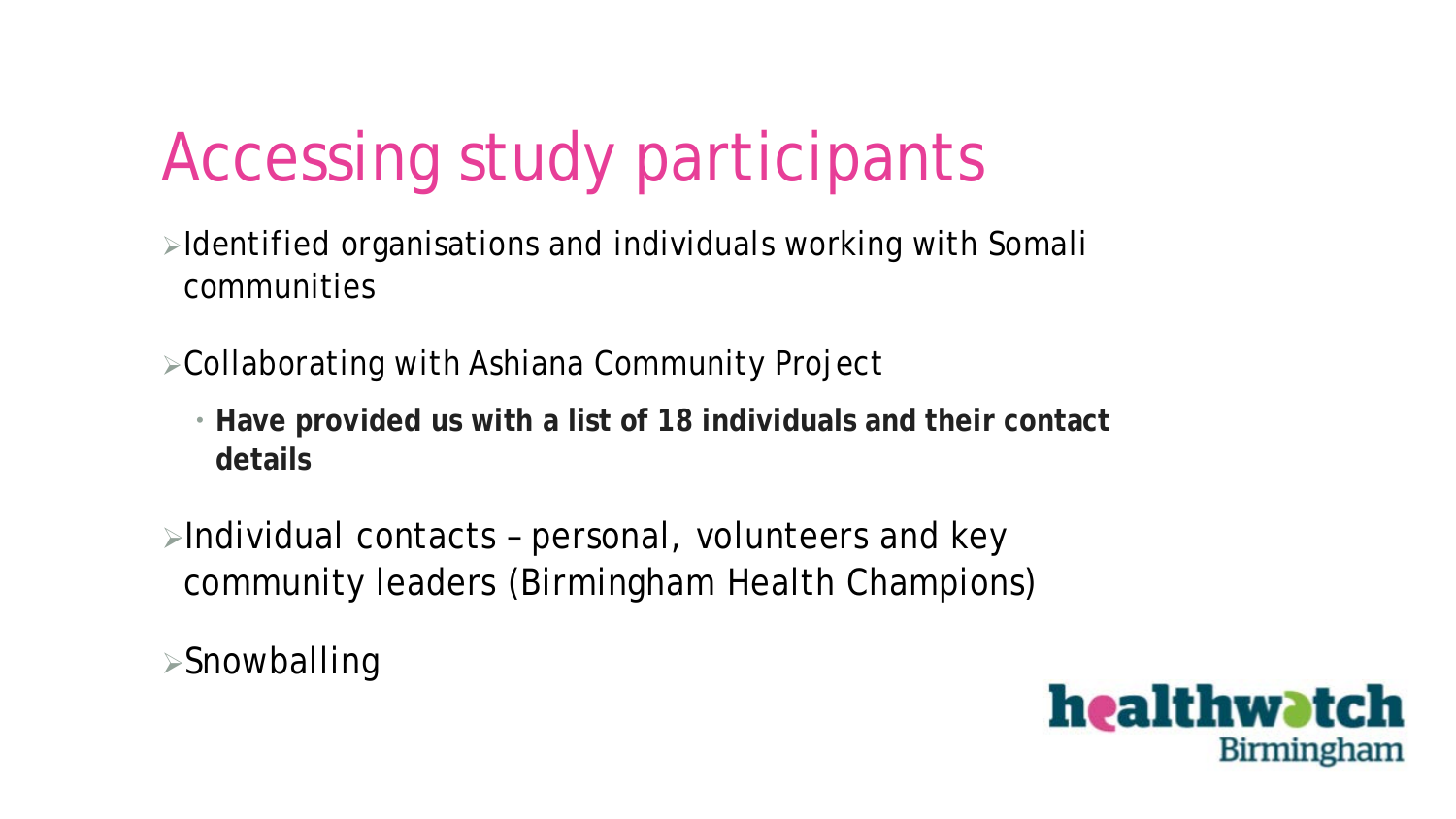### Main themes in the findings



**Birmingham**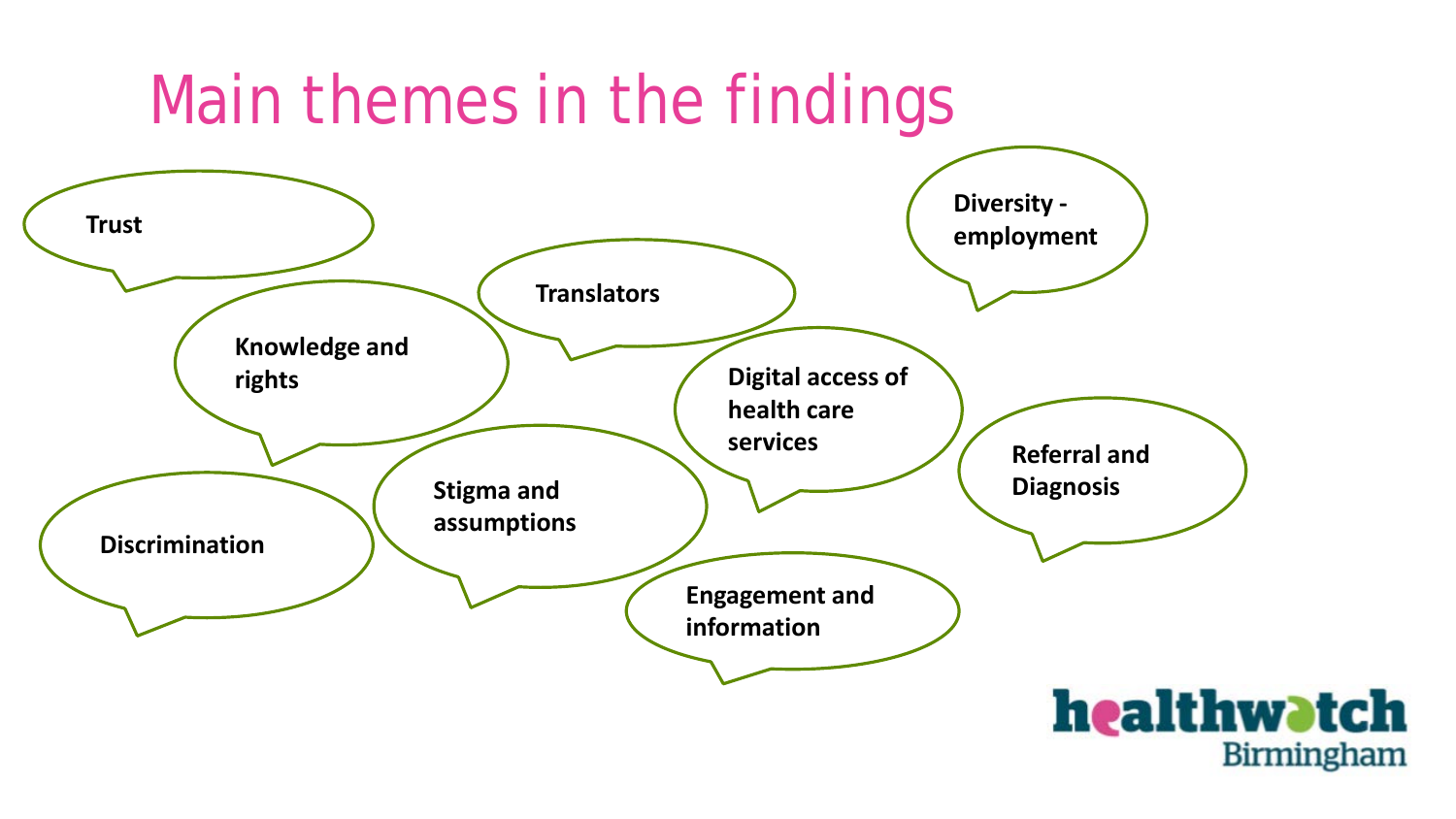# Main themes in the findings

 $\triangleright$  Key issues coming from the interviews held so far

- **Cultural and language difficulties**
- **Inability to express themselves when engaging with health care professionals**
- **Dismissive attitudes of professionals and feel like second class citizens**
- **Feel invisible to services following changes to how services are delivered**
- **Failure to address discrimination due to fear of affecting access to services for themselves and their families**
- **People do not have the information to safeguard themselves**
- **Impact of new ways of delivering health care – online, zoom, WhatsApp, telephone**

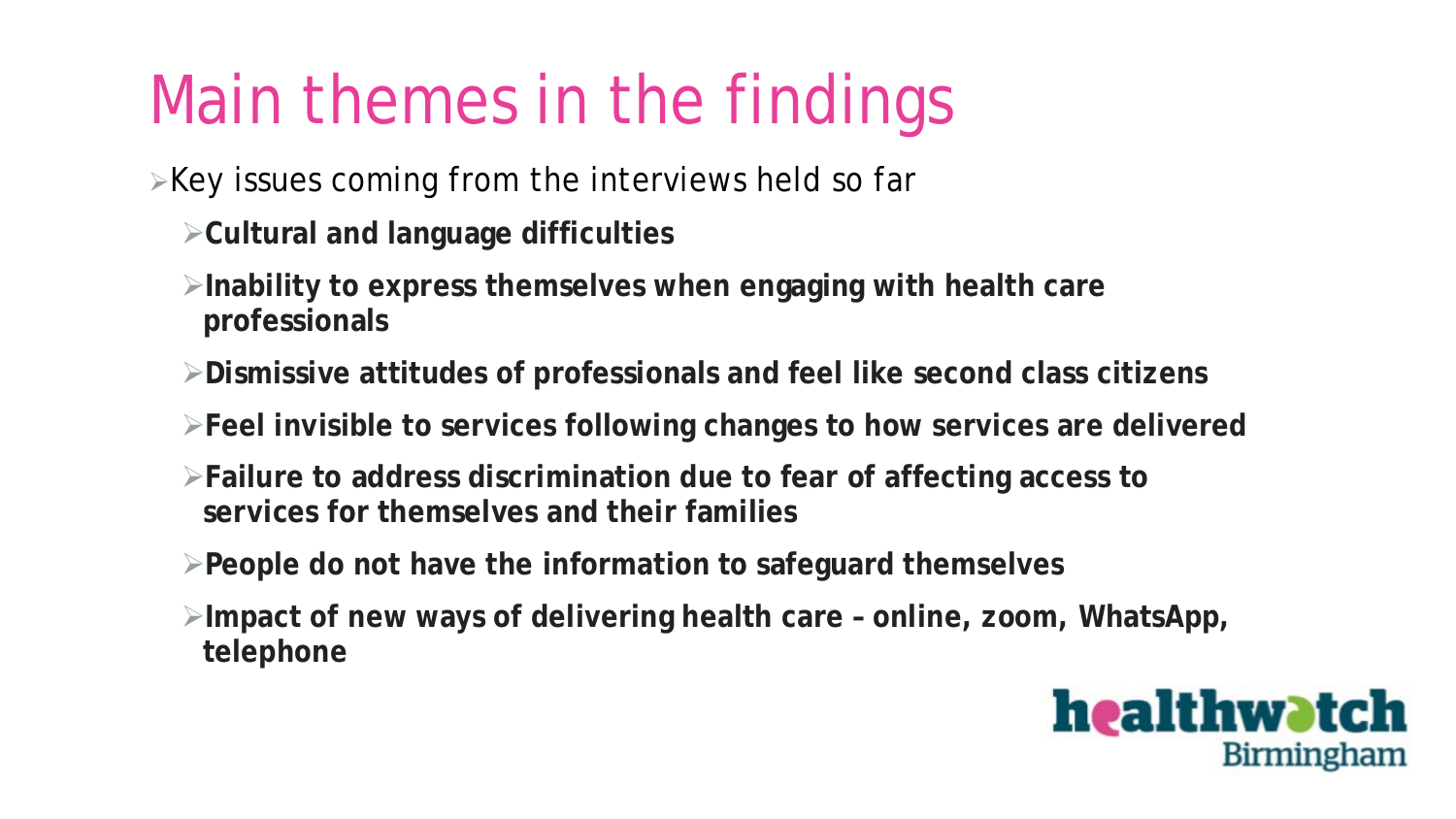# Impact

- Use of report to engage with providers and commissioners in Birmingham have met with Birmingham City Council, the seven hospital trusts in Birmingham; Commissioners (Birmingham and Solihull CCG and Sandwell and West Birmingham CCG) and/or Providers.
- $\triangleright$  Key questions that informed discussions were:
- How will your organisation use the findings in this report to improve your knowledge of the issues affecting the Somali community (and/or other ethnic minority groups)?
- How will your organisation improve its engagement with the Somali community including the involvement in decision-making processes?
- How will your organisation address the issues that have been raised in this report regarding diversity, stigma and discrimination, knowledge and rights, culture and language and trust?
- How will your organisation use the experiences shared in this report to design, commission and deliver improved services for the Somali community (and other ethnic minority groups)?

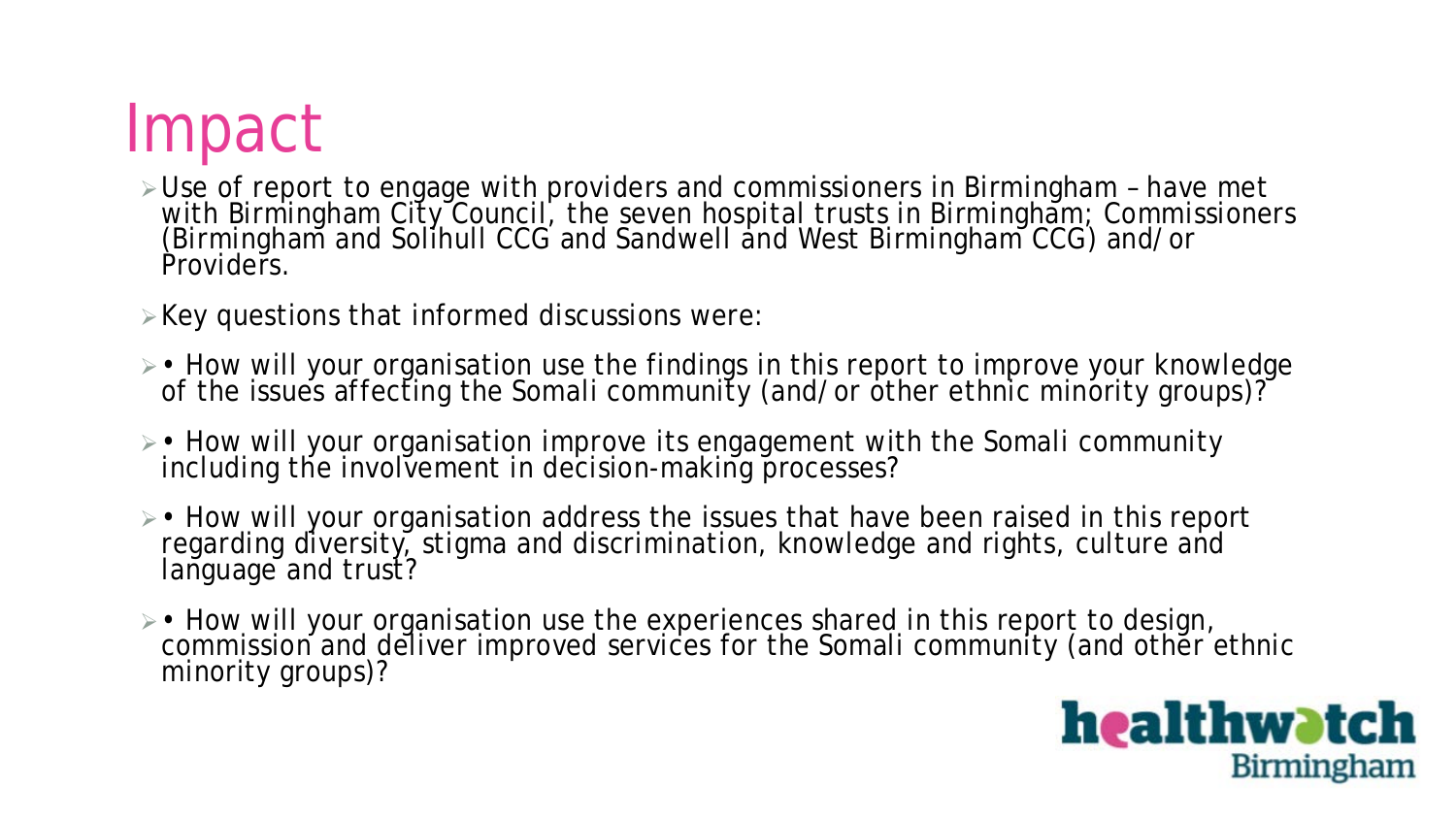## Impact

#### Actions (taken or in progress). Examples include

- $\triangleright$  Health Literacy project (UHB)
- Targeted employment from Somali community/ patient facing equality role/use of study participants to develop training videos (BWCHT)
- Use of report as a source of data and insight as a CCG/ICS to inform approaches (BSOL CCG)
- Various activities undertaken with participants to improve engagement (SWB Hospital Trust)
- ≻Improve collection of demographic data and explore with Birmingham City Council the provision of ESOL classes across the city and how these are accessed by the Somali community (SWBCCG)
- $\triangleright$ Improve knowledge and skills of staff
- Empowering communities on their rights and responsibilities and situating policies within lived experiences (BCC)
- ≻Use of the report' findings to inform BCC/Lewisham council's review exploring the inequalities experienced by Black African and Black Caribbean groups and their drivers (BCC).
- Report also informing HWB engagement work links being made with the Chinese, the Irish and Bengali communities among others.

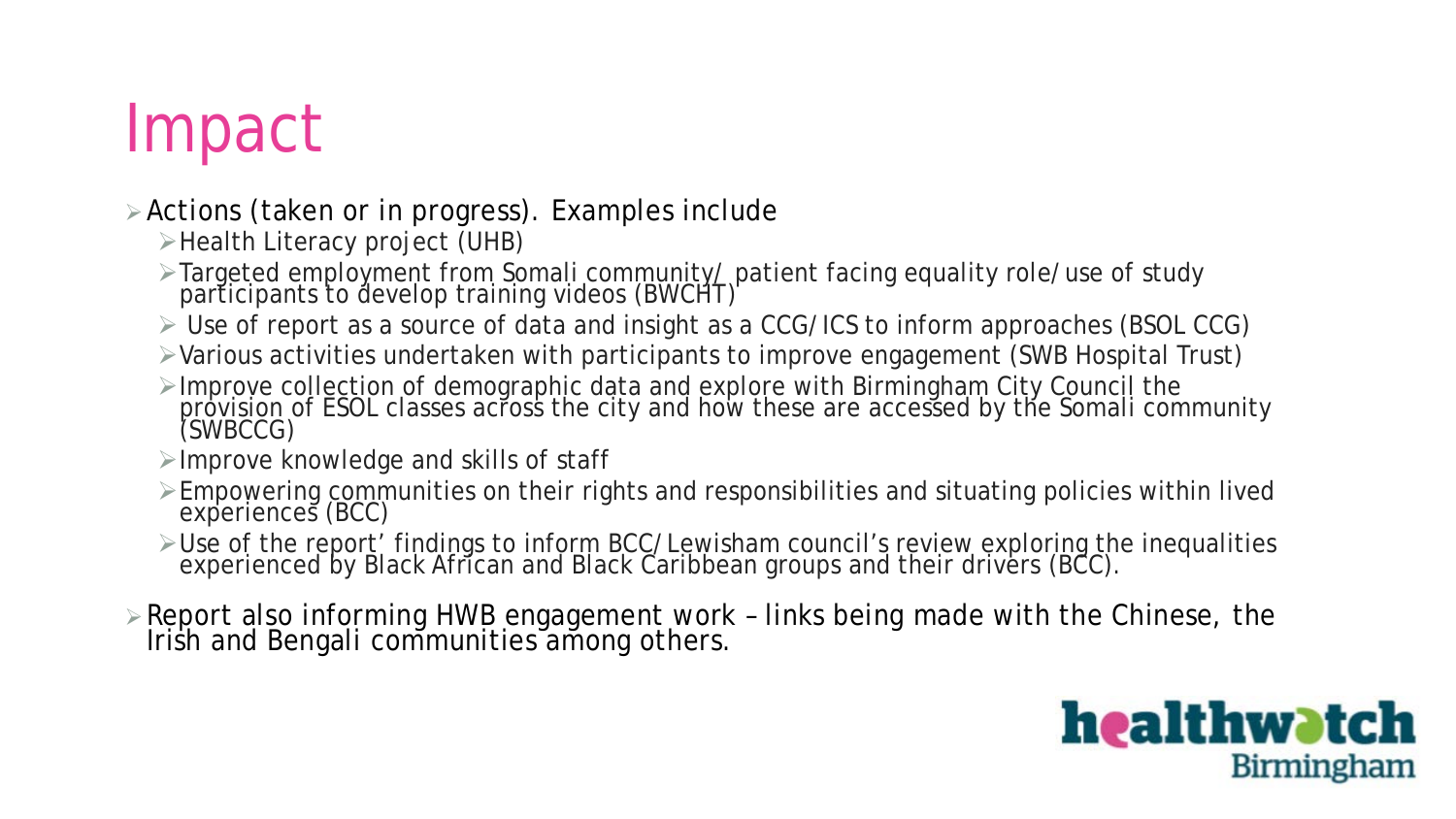# Further Opportunities and Next Steps

Healthwatch Birmingham will continue to engage and hear the experience of those most likely to experience inequality and use this to drive improvement.

- $\triangleright$ We will use the findings of this report and other intelligence to influence wider discussions around inequalities.
- $\triangleright$ We will support the work in localities and neighbourhoods to support Health and Social care to understand their local communities and reduce inequality.